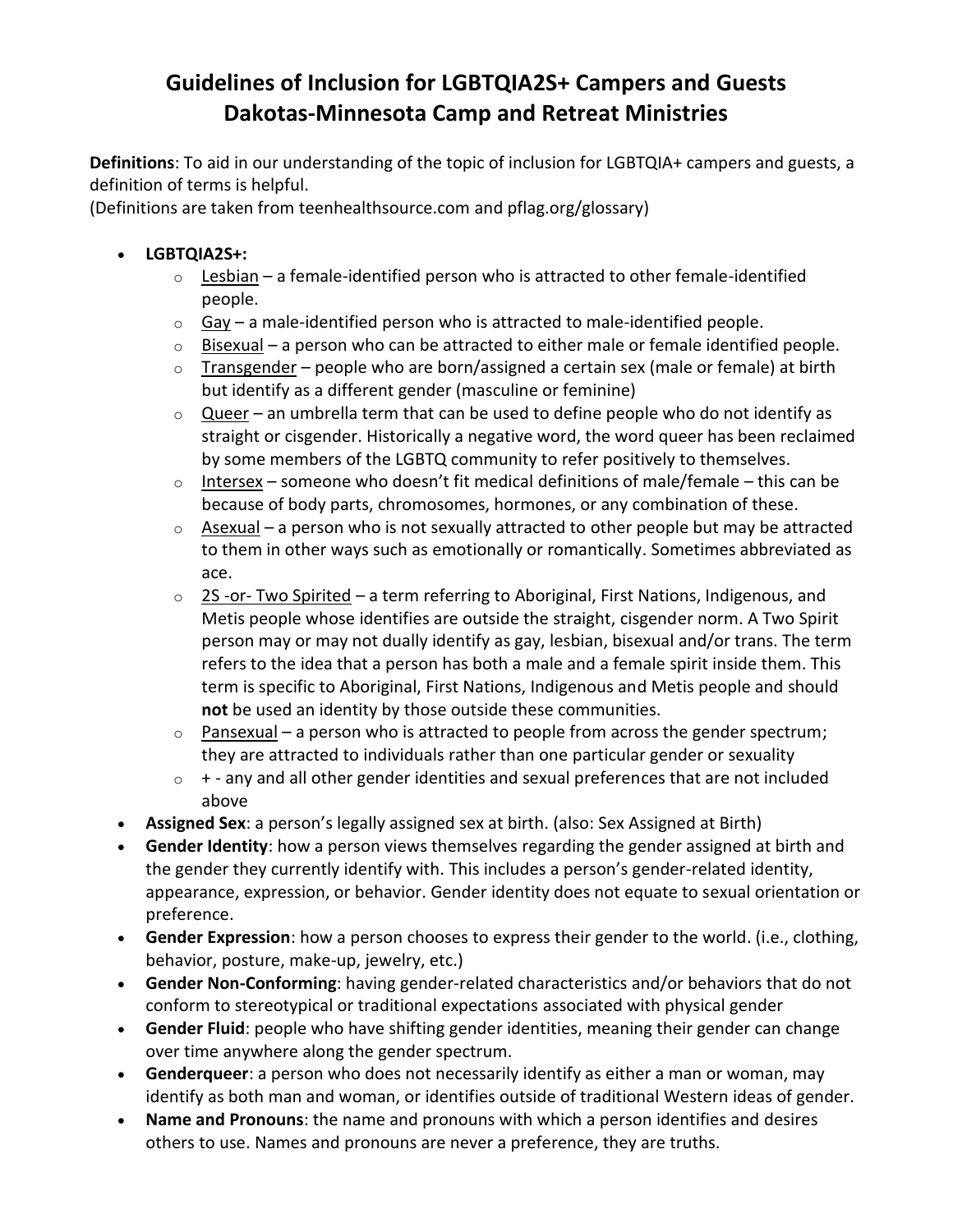- o **Pronouns**: he/him/himself; she/her/herself; they/them/themselves; xi (zee)/xe (zay)/ xem (zem)
- **Non-Binary:** an umbrella term that covers any identities outside the gender binary of woman/man or sexual orientation binary of gay/straight.
- **Transgender**: an umbrella term used to describe people whose gender expression and/or gender identity is different from their assigned sex at birth, regardless of any gender-related medical or surgical treatment they may or may not have received. This can include transgender, cross-dressing, androgynous, and other people whose appearance or characteristics are perceived to be gender-atypical
- **Transgender**: a person who emotionally and psychologically feels that they belong to the opposite sex
- **Transgender Boy/Man (Female-to-Male/FTM)**: a person who was assigned the female sex at birth but identifies as male and may use masculine pronouns.
- **Transgender Girl/Woman (Male-to-Female/MTF)**: a person who was assigned the male sex at birth but identifies as female and may use feminine pronouns.
- **Transition**: a term used to refer to the process social, legal, and/or medical one goes through to affirm one's gender identity.

We, the camp and retreat ministries of the Dakotas and Minnesota Conferences, firmly believe in the sacred worth of all persons created by God and will strive to do our best to ensure the safety and well-being of all campers and guests without regard to sex, gender identity, sexual orientation, sexual preference, and gender expression.

We will work to provide adequate and thorough training for all paid staff, un-paid staff, and volunteers in caring for persons who identify in the LGBTQIA+ community. The trainings will encompass the following ideals:

- Positive engagement with campers and guests who are LGBTQIA2S+
- Use 'Person-First' language and be sensitive with names, pronouns, and culture.
- Anti-bullying and By-Stander training
- Creating and holding safe and sacred spaces
- Open and honest dialogue
- Reduction of abusive and homophobic/transphobic language
- Non-gendered assumptions toward campers and guests we will work to never assume the gender and sexual orientation of a person.

We will work hard to provide adequate lodging, showers, and other spaces for privacy for those who identify as LGBTQIA2S+. We will explicitly have open and honest dialogues with campers and guests about accommodating their needs in the healthiest and most open way possible that still adheres to appropriate camp protocol. This may include having a camper or guest bunk with those of their gender identity, those of their biological sex, those who are friends of the camper or guest, and/or alone. The decision will be made with the consent of the camper and parent/guardian (when applicable). Clear expectations will be outlined by all parties involved.

We will also work with a camper or guest who identifies as LGBTQIA2S+ about shower accommodations. We will do our best to provide individual showering stalls, when possible, for campers who are transgender, anxious, and/or campers who want to shower privately.